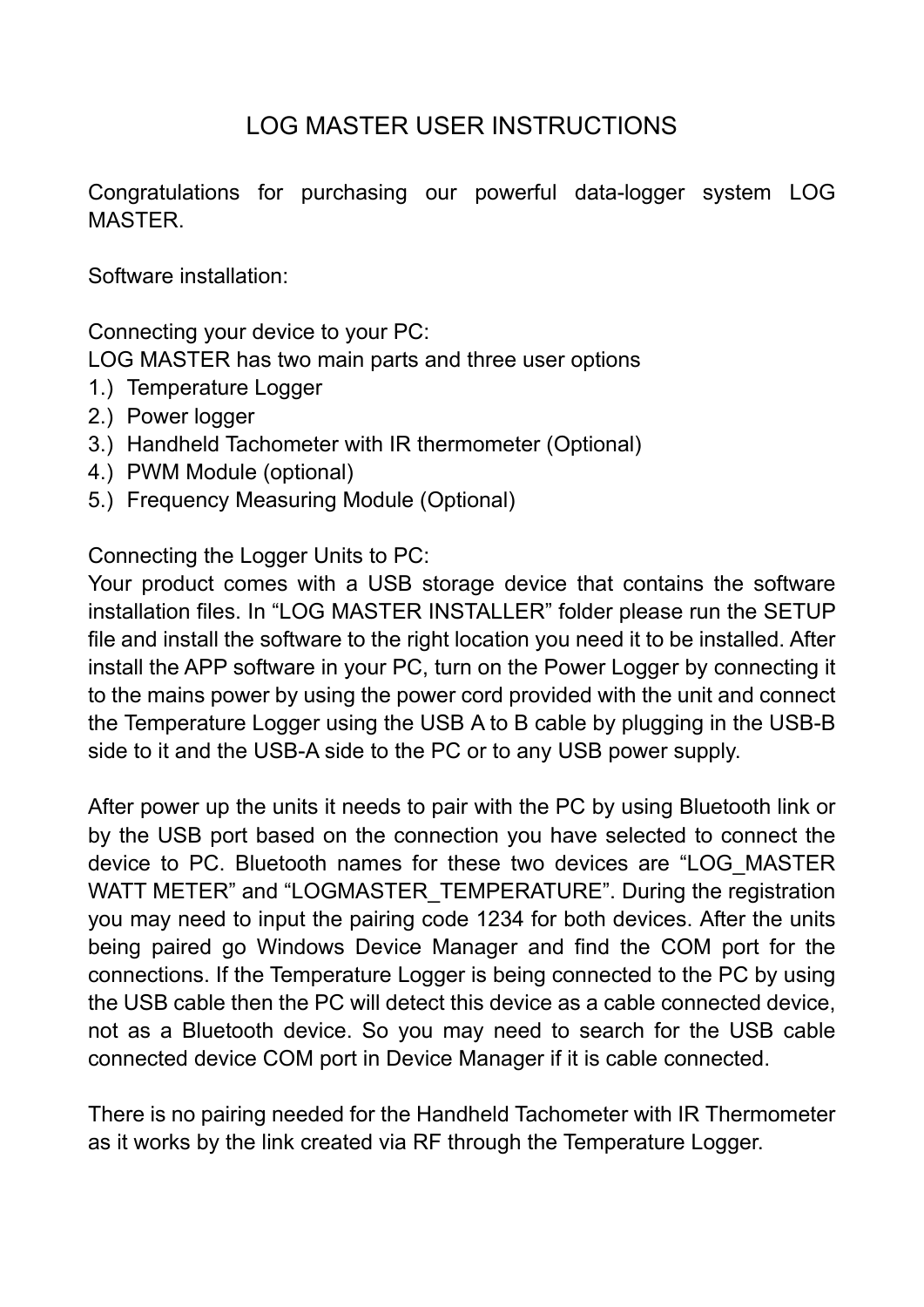However the PWM Module need to connect to the PC through the USB A to B cable and has to find the COM port number at Device Manager and select when you run the application software.

After connecting the units with PC find the desktop icon for the LOGMASTER as shown below and double click on it.



Then the following window will be displayed and start searching for the **Temperature** Logger.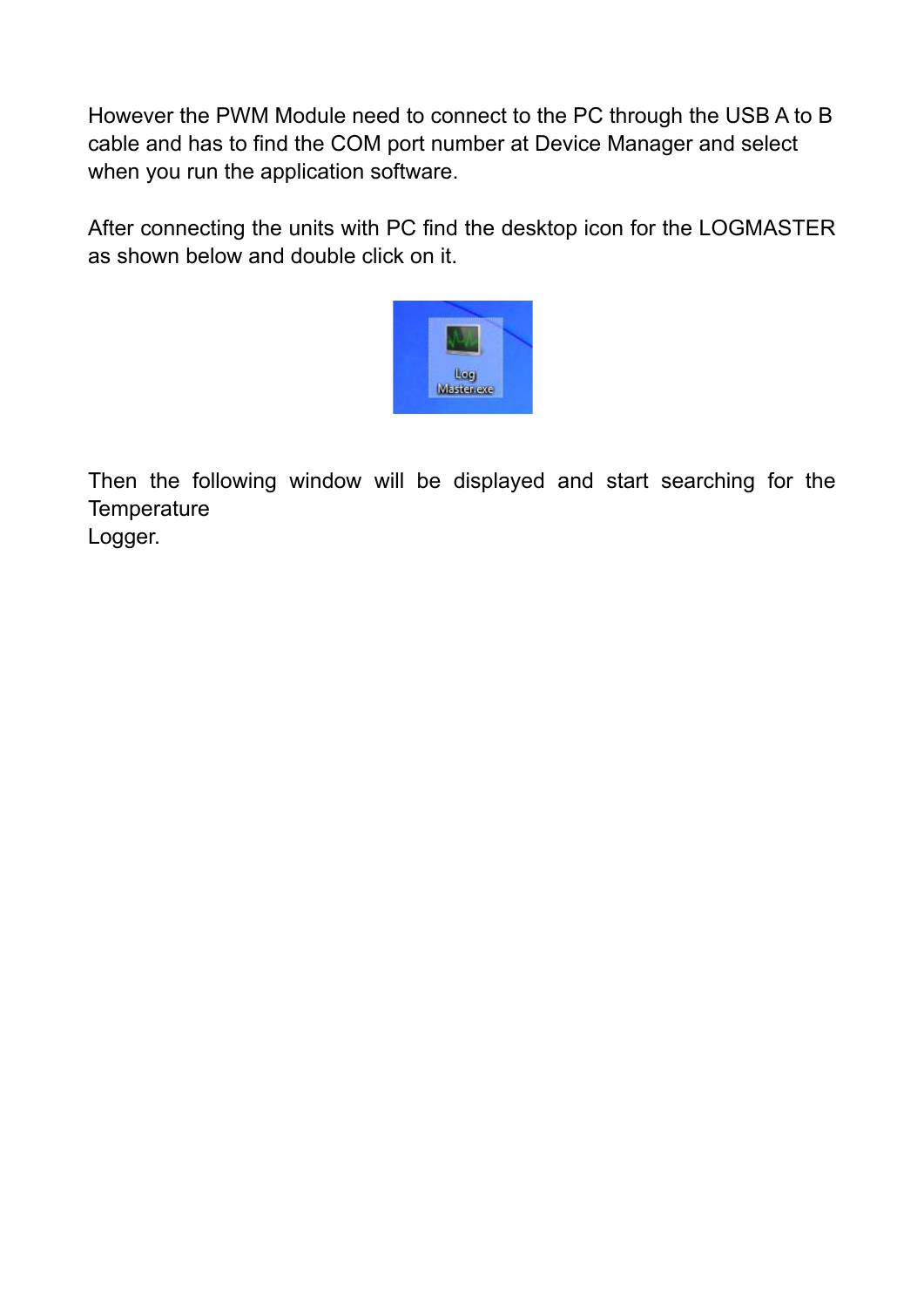

Fig.1 Main Display Window

If the port settings are incorrect then the following window will be display.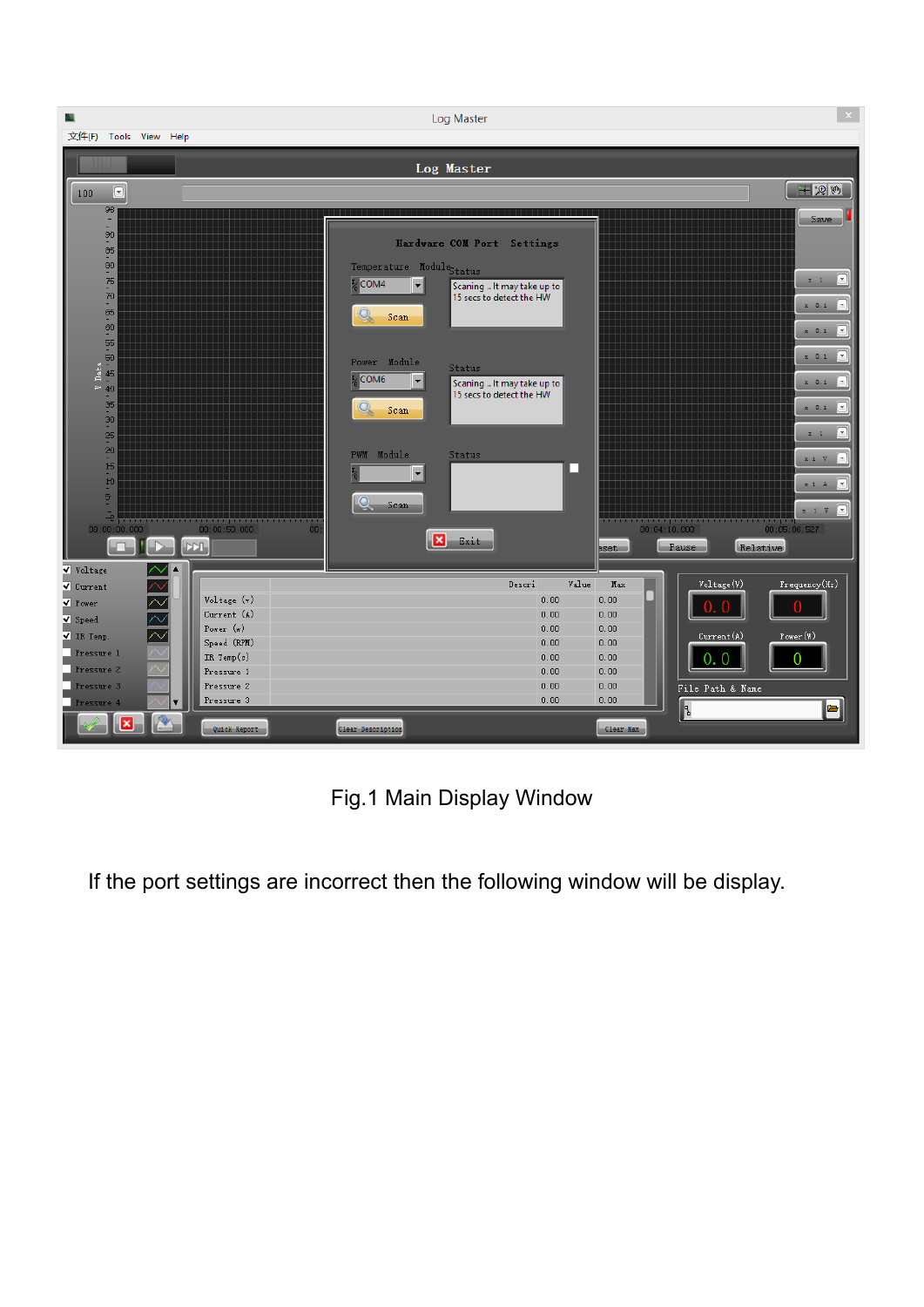| Hardware COM Port Settings<br>Temperature Module <sub>Status</sub><br>$\frac{1}{2}$ COM4<br>$\blacktriangledown$<br><b>Scan</b> | Hardware COM Port Settings<br>Temperature Module <sub>Status</sub><br>$\frac{1}{2}$ COM4<br>Scan |
|---------------------------------------------------------------------------------------------------------------------------------|--------------------------------------------------------------------------------------------------|
| $\propto$<br>ы<br>No Temperature Measurement HW detected !<br>确                                                                 | ×<br>Powe<br>50<br>$\frac{1}{6}$ CC<br>No Power Measurement HW detected !<br>$\overline{C}$<br>确 |
| PWM Module<br>Status<br>۰<br>▼<br>Scan<br>Exit.                                                                                 | PWM Module<br>Status<br>Scan<br>Exit                                                             |

Fig. 2: For Temperature Logger Fig. 3: For Power Logger

.

If the ports settings are correct then the device will be found and will switch to next device. PWM module is optional so it will not be automatically searched and you may need to activate scanning the device if you have one by pressing the scan button under PWM Module.

Once the device registration being completed above registration window will be switched off and will move to the main display window similar to Fig. 1 last page

Power logger only can be connect to PC via Bluetooth connection

Now you are ready to run your setup and start recording data.

The LCD display on the Power Logger will give you a real time reference of the data such as Vrms, Irms,Ptrue, min and max Voltage and Current readouts, Power Factor and the AC frequency. If your unit comes with optional functions such as 4 channel Pressure measuring the pressure data will be seen on the PC window only.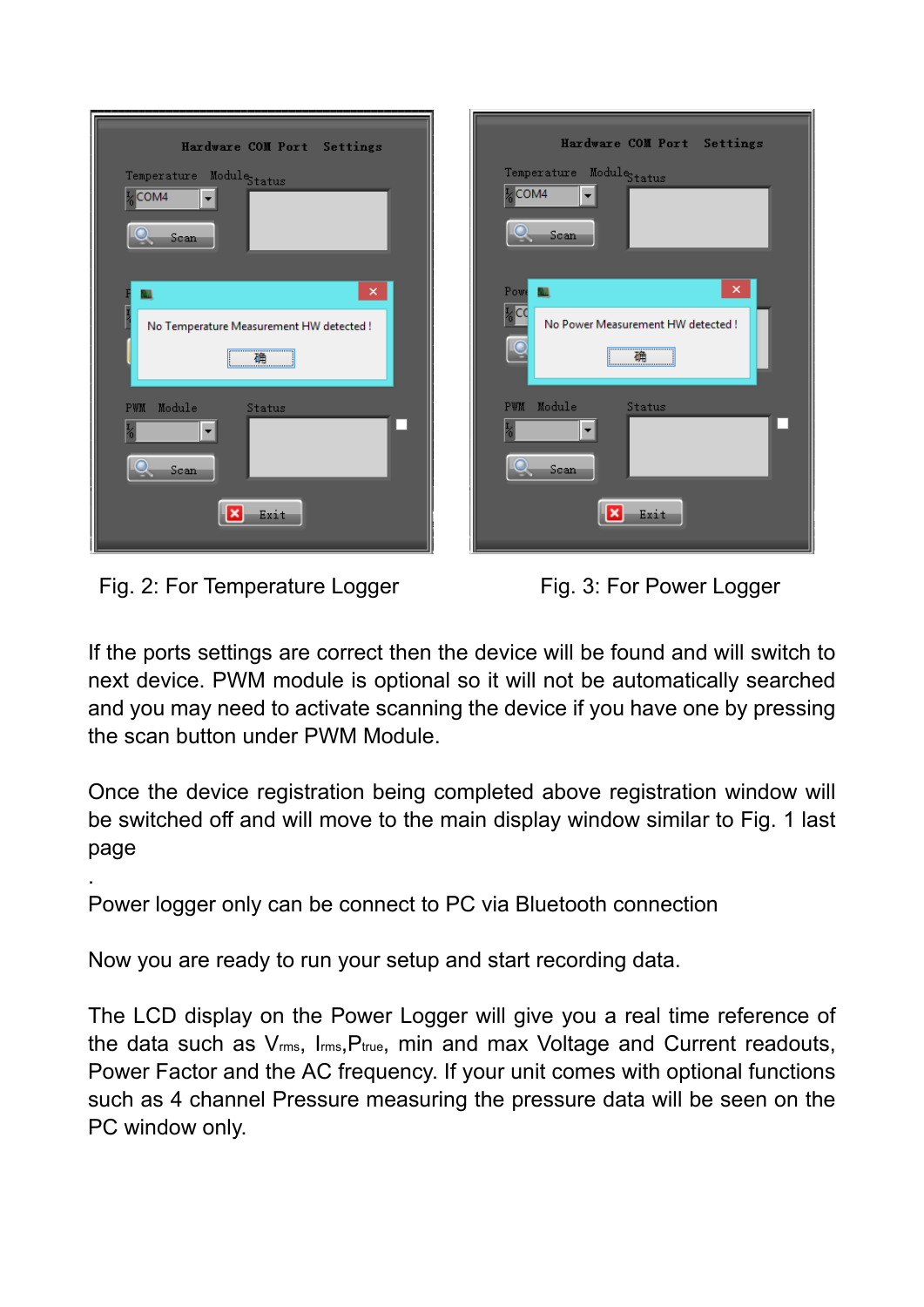Temperature Logger can be 8 channels, 16 channels, 24 channels or 32 channels. Depend on your purchase. All temperature data will be displayed on the PC window and the data will be recorded into data files.

Turning on the data logging:

Once all the connections being done and the device registration on APP is successful simple turn on the switch of the display window by sliding it to the right hand side.



Fig. 4 Display Turn On/Off

Now the display will start showing the data in graphs with multicolor lines as you selected. Full range of selection is shown in the page 5. You may select the required graphs by ticking each box you desired to display during your testing.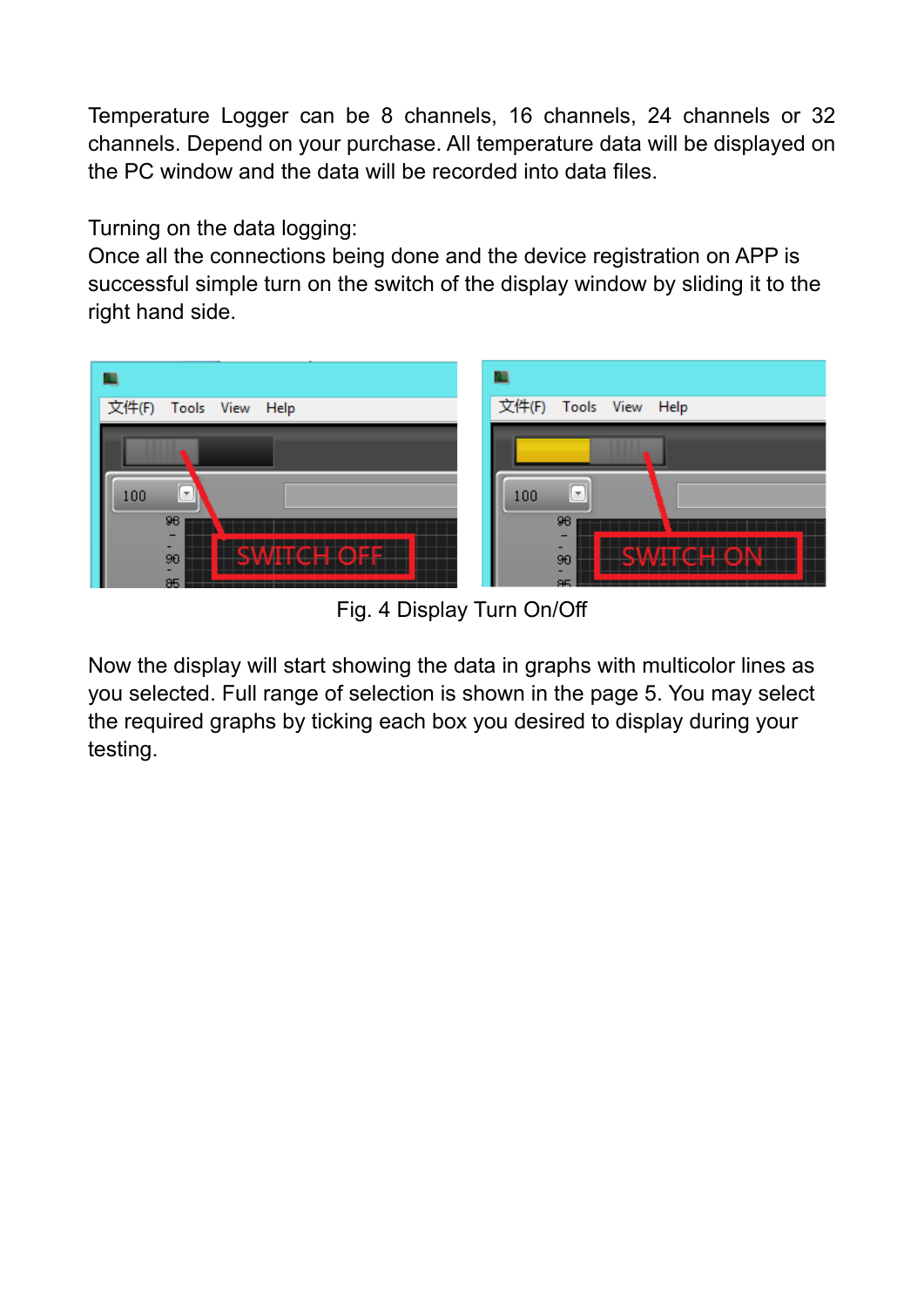

Fig. 5: Full range of display graph selection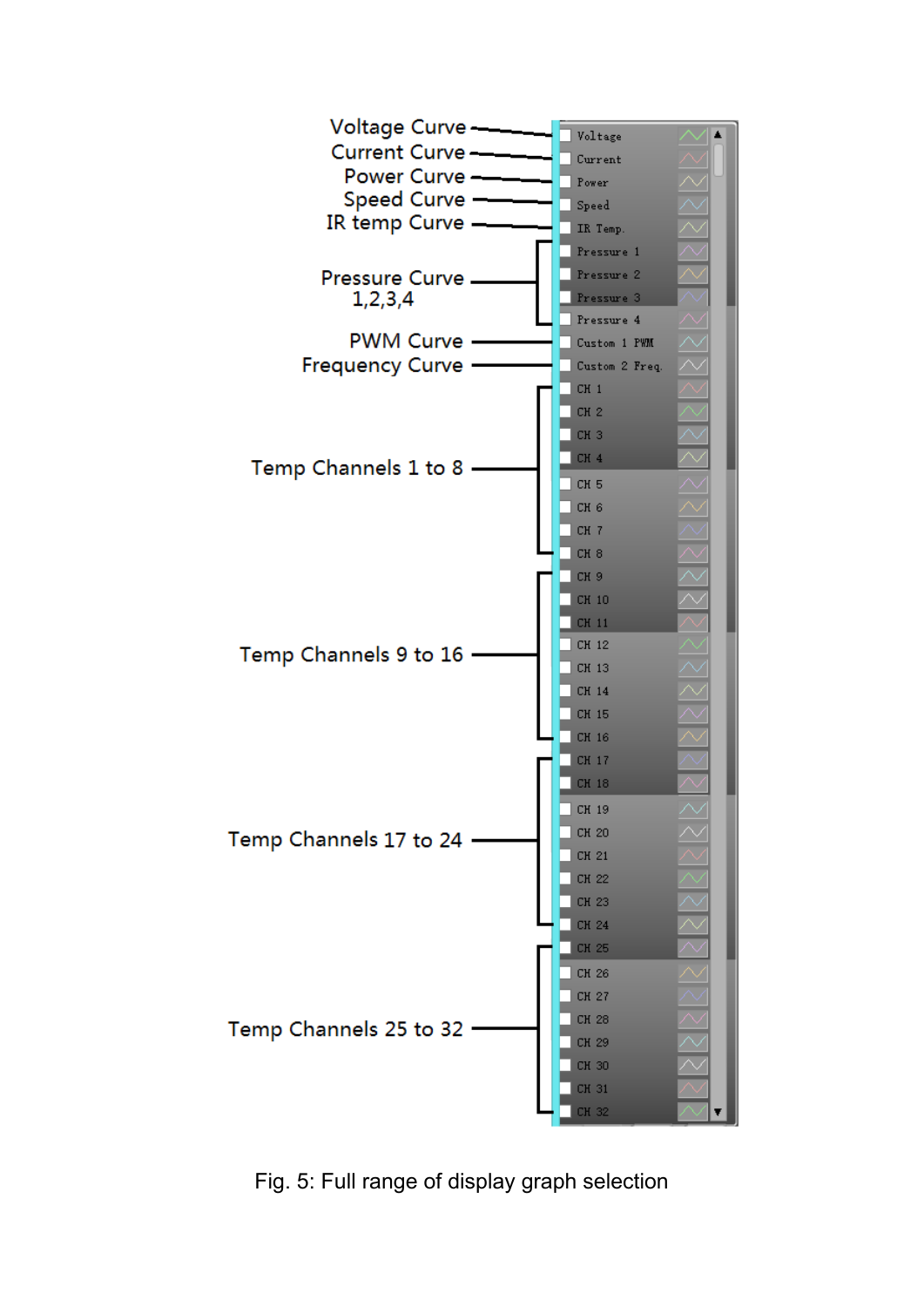Below the graph selection window there is quick selection options for graph selection (See Fig. 6).

You can select all graphs, clear all current selections or create a selection file by using these quick menu buttons.



Fig. 6: Quick Selection Button

Data Update Rate Selection:

You can select the data update rate by ticking the value as shown below. Update rate can be selected between 50mS up to 1min.



Fig. 7: Data update Rate selection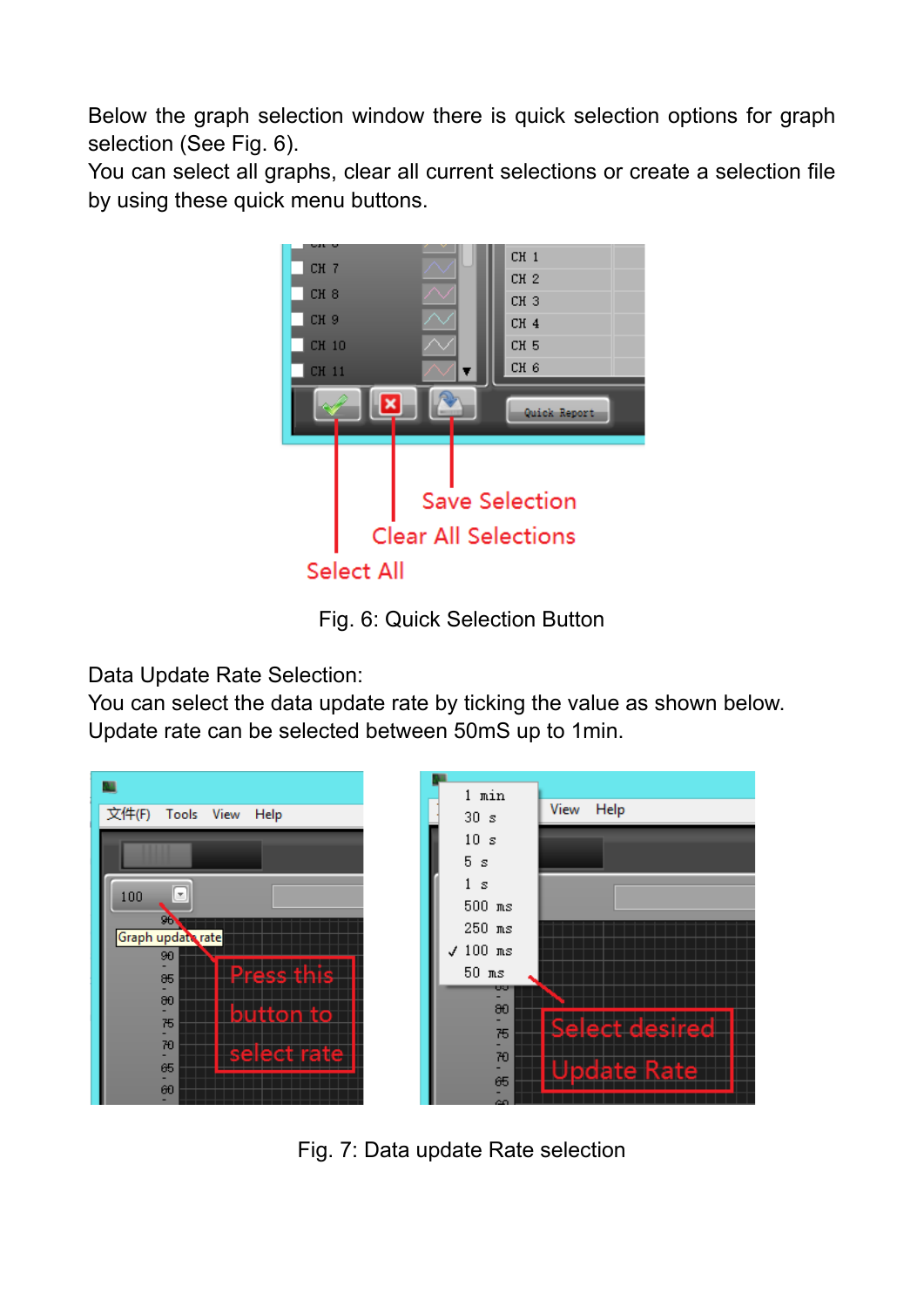Graph Legend:

On the display window top right corner you can find the Graph Legend buttons. Press the second button will give the popup window that shows different selections that you ma Press the second button will give the popup window that shows different selections that you ma Press the second button will give the popup window that shows different selections that you may want to see the graph. Can zoom the display by using the quick selection buttons in this popup window. You also can pan the display by using the pan button.



Fig. 8: Graph Legend

Saving you job into a TDMS file:

To save your work first you have to set a file path and a file name. You can select your path and input a file name where you want to save your test data. As shown in Fig. 9 in your application window bottom right corner you can see a location wit "File Path & Name". Select your file folder you want to save the file by clicking on folder button and select the folder and input a file name to save your file.

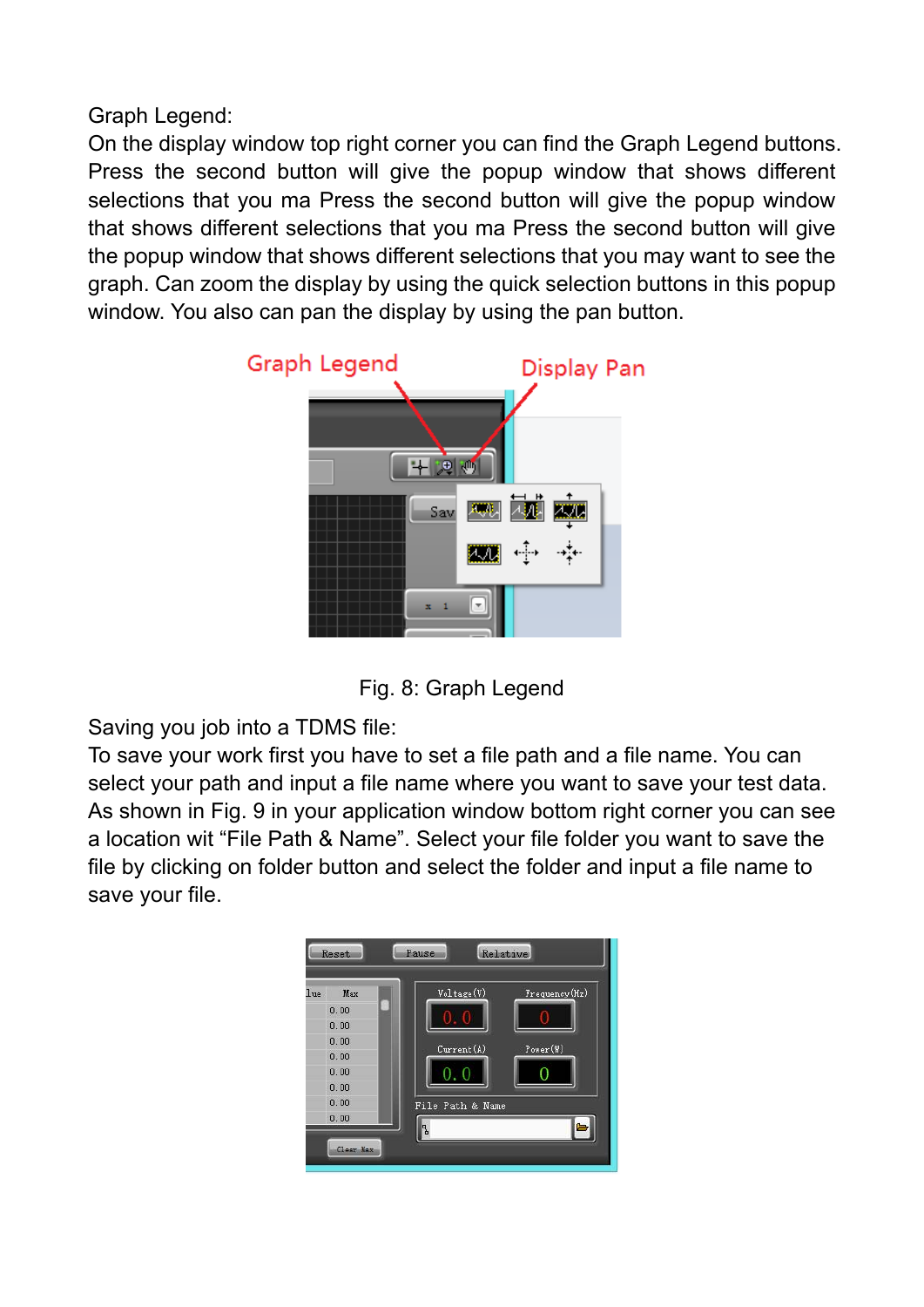Fig. 9: File Path & name



Fig. 10: Saving your job

Just below the Graph Legend you can find a "SAVE" Button that helps you to save your current test into a TDMS file which you input in the file path window. Simply press the button and the data will start saving into a file and the Red light next to save button will become green to show the saving of the data is on process. To stop saving the data press the Save button once again and the Green light will become Red.

Playback saved files:



Fig. 11 Play, Stop, Fast Forward

To playback a saved file, first you have to select the path and the file name at the "File Path & Name" window as shown in Fig. 9. Then press the play button as shown above in Fig. 11. To stop the playing simply press the Stop button. If While you are playing a saved file if you need to scroll through faster you can press the fast forward button. You can select X1, X10, X100, X1000, X10000 multiple speeds by pressing the Fast Forward button more times. While the playing is stopped press play once again will run the file from where you stop.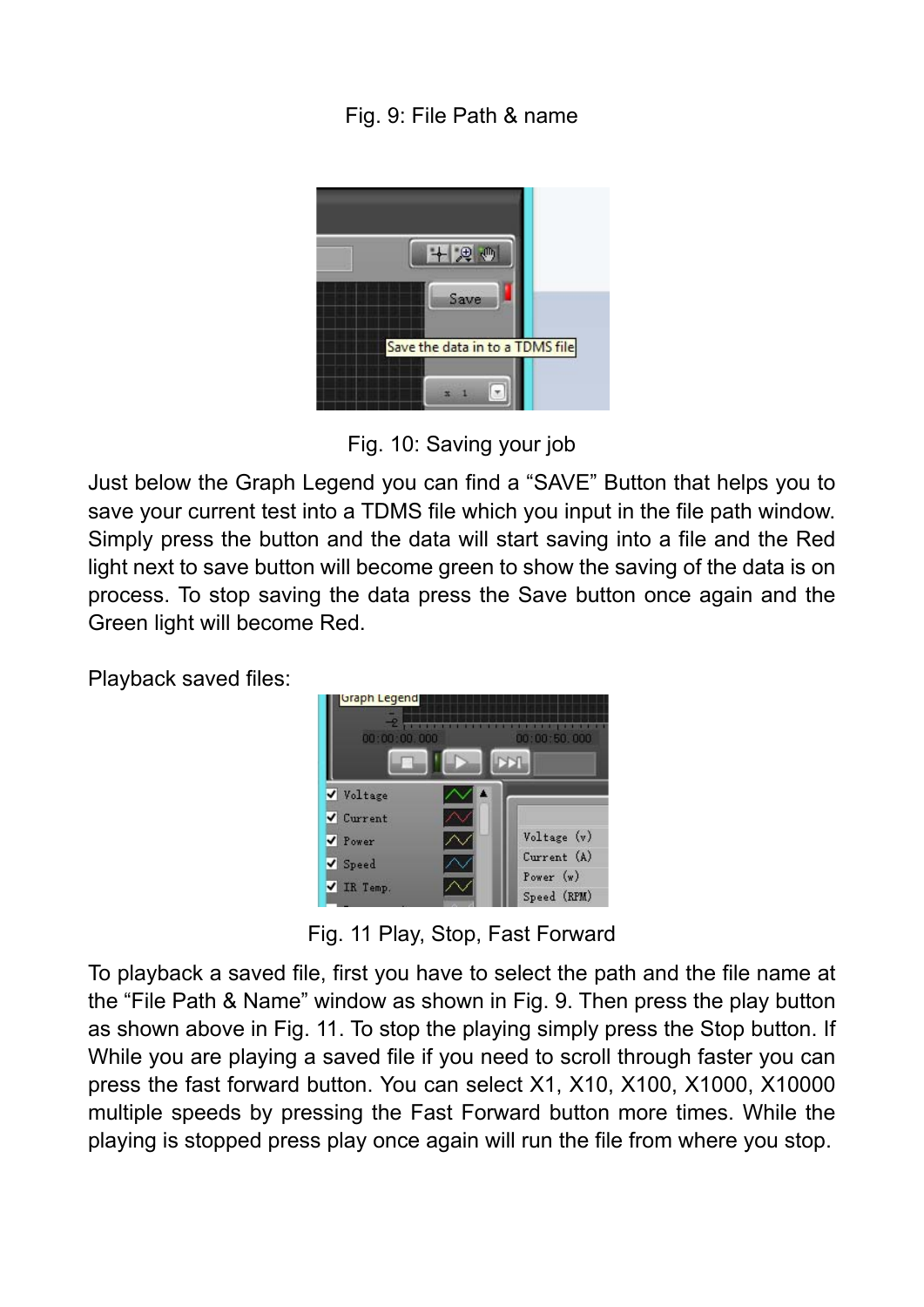Selecting Relative and Absolute Time:



Fig. 12 Time Setting

As shown in Fig 12 above you can select the Relative time (starts from 0:00:00) or the Absolute time (Real clock time of your PC) by pressing "Relative/Absolute" Button. You can also pause your testing by pressing the "Pause" If you would like to restart the test then you can reset the display graph window by pressing the "Reset" button.

Current Data Values and Max Values Display:

|               | Descri                   | Value | Max       |  |
|---------------|--------------------------|-------|-----------|--|
| Voltage (v)   |                          | 0.00  | 0.00      |  |
| Current (A)   |                          | 0.00  | 0.00      |  |
| Power $(w)$   |                          | 0.00  | 0.00      |  |
| Speed (RPM)   |                          | 0.00  | 0.00      |  |
| IR Temp $(c)$ |                          | 0.00  | 0.00      |  |
| Pressure 1    |                          | 0.00  | 0.00      |  |
| Pressure 2    |                          | 0.00  | 0.00      |  |
| Pressure 3    |                          | 0.00  | 0.00      |  |
| Quick Report  | <b>Clear Description</b> |       | Clear Max |  |

Fig. 13 Current Value/Max Value Display

Bottom Mid part of the display window you can find the current Value display at this moment and the Max value display up to this moment from the starting point. Pressing the "Quick Report" Button you can create a current moment display value and the max value data into an EXCEL file. Mid Part of the window shown in Fig. 13 shown above is the description of your test on each graph line. You can input your own description for each channel. If you want to clear all the descriptions you temporarily input above can be cleared by pressing the "Clear Description" button. Pressing "Clear Max" button will reset all the Max values.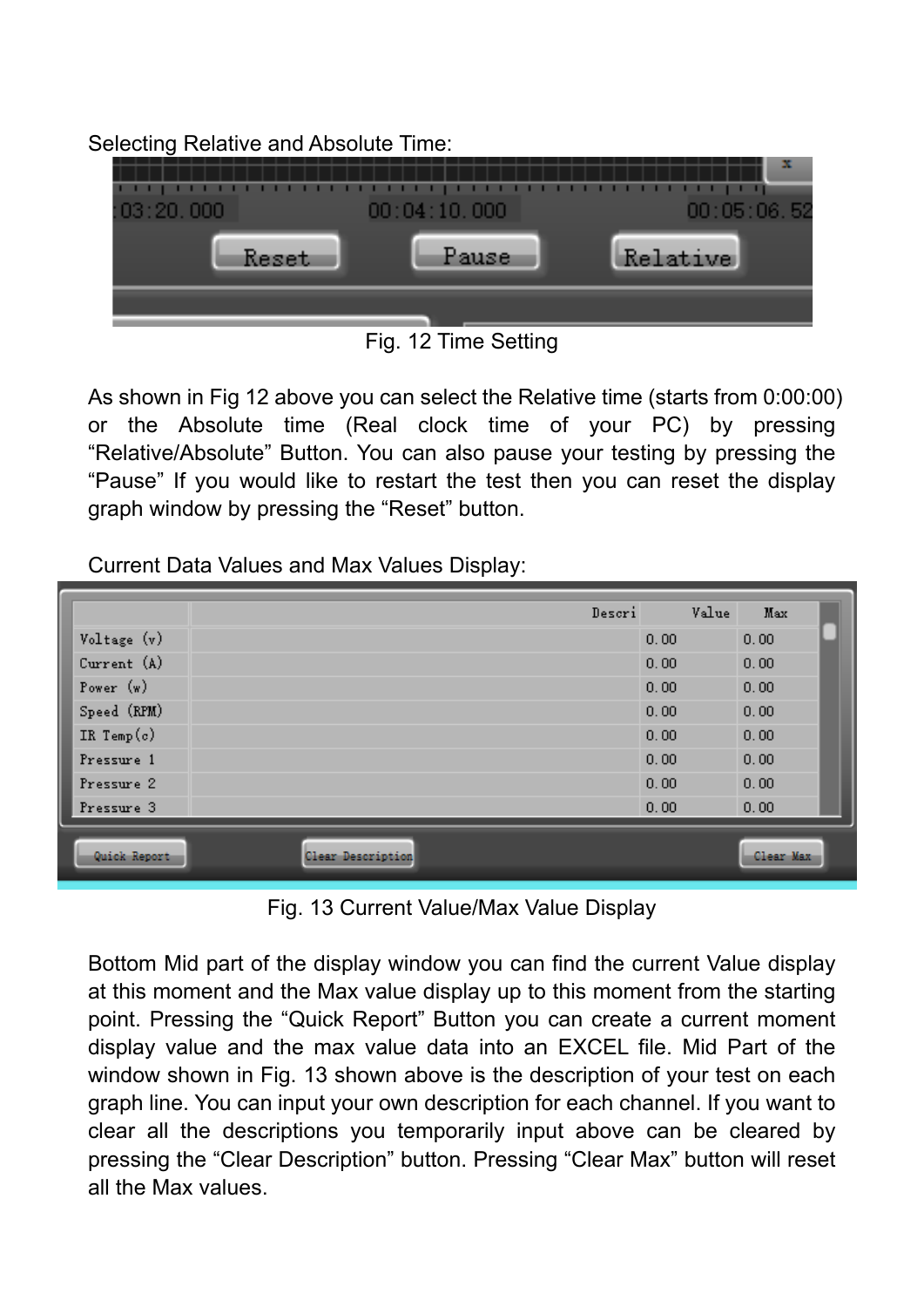Synchronized data display for Voltage, Frequency, Current and Power:



Bottom right corner window of the main display window will show the synchronized data that you can see on the Power module LCD display.

Other special selections on Tool bar menus:



As in regular Windows applications user can set Page setup or print a current window or quit program in the File Menu

Port Settings:

If the hardware being removed or power interrupted during the operation you may need to set the ports setting once again.

## TC Hardware setting:

In general TC hardware setting being done before the shipments. We recommend user to not to set these parameters

Hand held unit ID settings:

If you are using more than one set of equipments in closer environment there is an opportunity to have interferences.